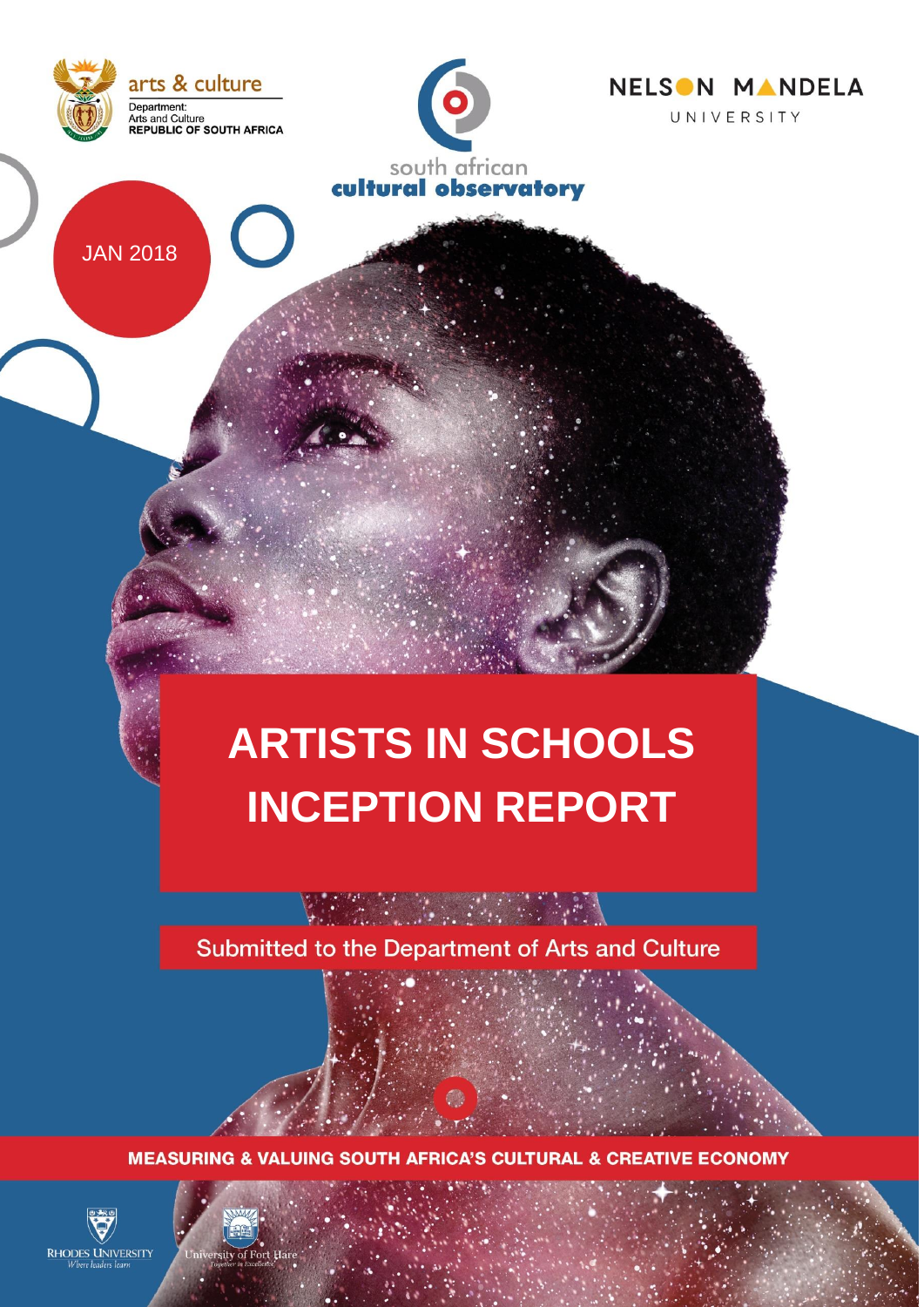

## **South African Cultural Observatory Artists in Schools**

### **Inception report January 2018**

Submitted to the Department of Arts and Culture:



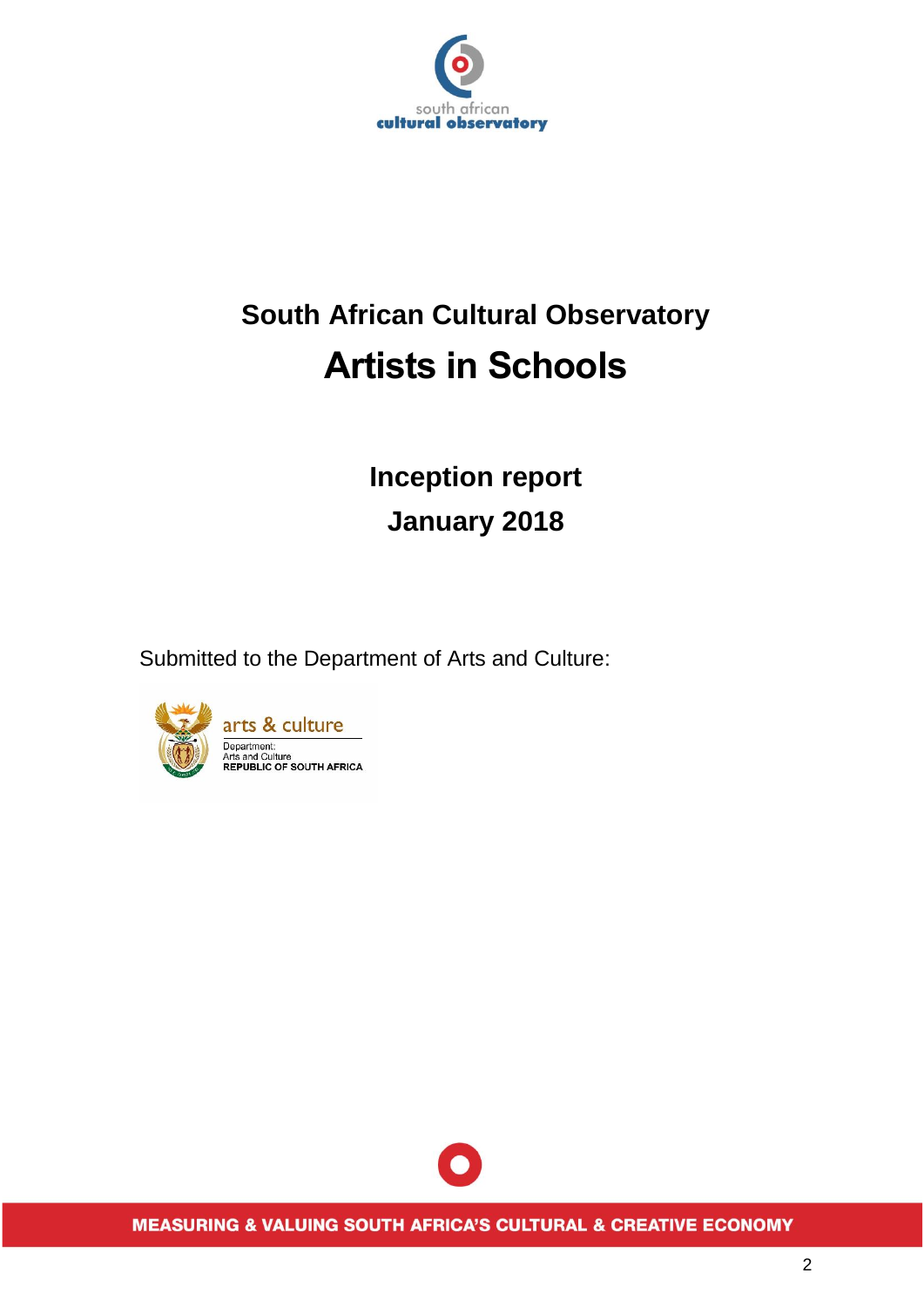

#### **Contents**

| 3.3 |  |
|-----|--|
|     |  |
|     |  |

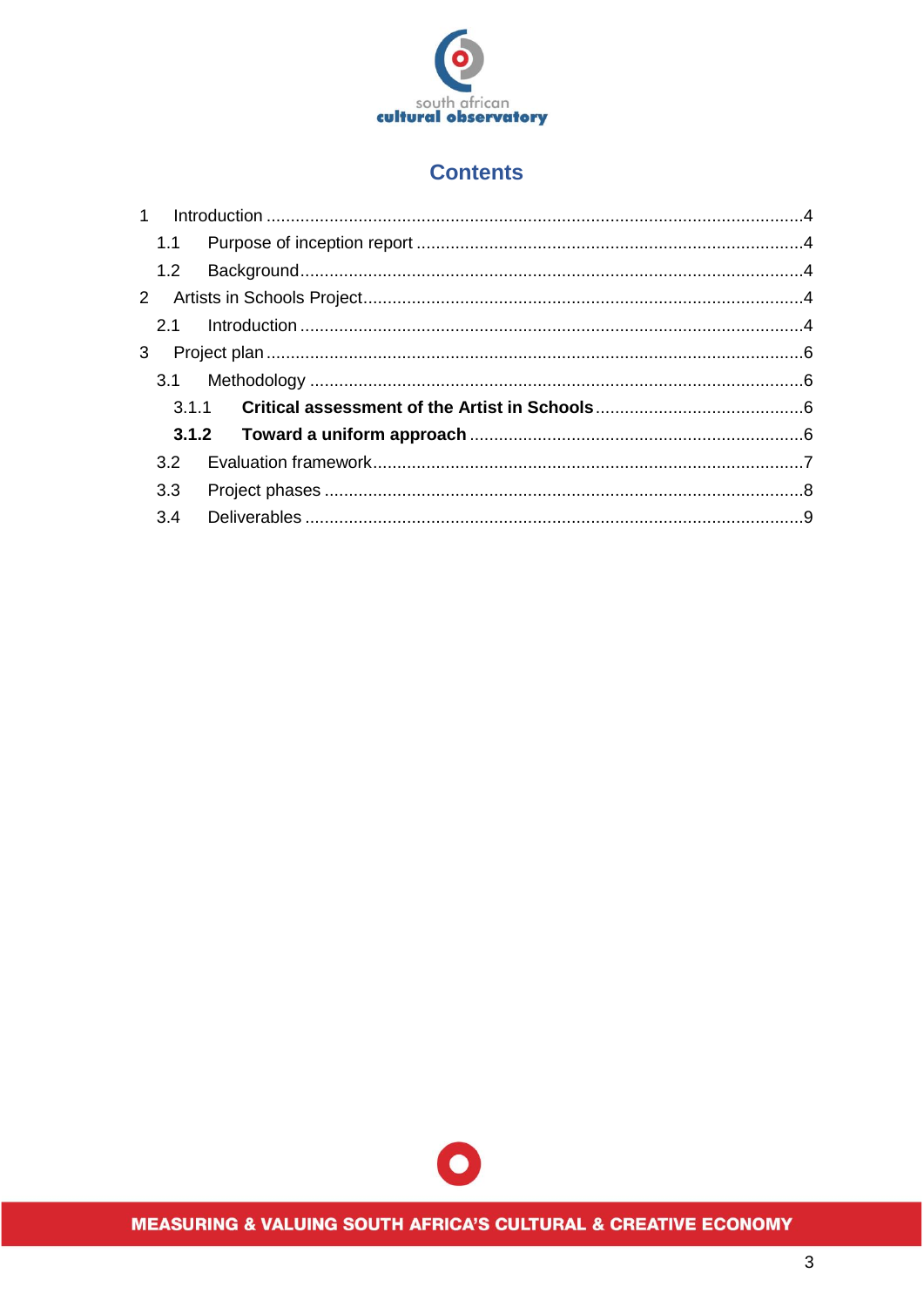

#### <span id="page-3-0"></span>**1 Introduction**

#### <span id="page-3-1"></span>**1.1 Purpose of inception report**

The purpose of this document is to provide the South African Cultural Observatory's (SACO) proposal to evaluate the "Artists in Schools Project" and undertake a critical assessment.

#### <span id="page-3-2"></span>**1.2 Background**

The "Artists in Schools Project" is a direct response to the lack, or perceived lack, of quality arts and culture educators and comprehensive education in most of South Africa's public schools. Even though many self-employed arts practitioners have committed themselves to sharing their skills and knowledge in their communities, the potential role of Artists in School (AiS) may not effectively be realised. This is due to skills gaps on the part of artists and educators. There is also a lack of awareness of the potential role and value of arts and culture on the part of schools.

The development of interventions throughout the education system to ensure measures to provide basic resources in schools; support and develop the skills of educators; ensure access for learners to all that the sector has to offer; identify and develop talent; influence choice of career path; develop appreciation and therefore audiences.

- Both DBE and DAC acknowledge that AET is dual mandate (Outcome 1 and 14).
- Implementation of creative arts in the schools is not as efficient and effective as it should.
- Insufficient supply of qualified and competent creative arts teachers in the schooling system.
- Artists in Schools project which can assist in the implementation of the creative arts subject is not fully support supported.
- Lack of coordination and collaboration among the key stakeholders.

### <span id="page-3-3"></span>**2 Artists in Schools Project**

#### <span id="page-3-4"></span>**2.1 Introduction**

In general access to good quality art education and training helps:

- Children learn to accept others and grow into cultivated citizens who can harmoniously coexist with others amid and in spite of their cultural differences (Social cohesion/National Identity).
- Helps them to think creatively and solve problems creatively competence that is vital for the country's continued competitiveness in the new century and global world.
- Unlocks their creative and imaginative capacities to provide sustainable solutions to everyday challenges.
- Enables the young people to become aware of all what the arts offer at an early age and as a result becomes active producers as well participants in the sector (career mapping).

The purpose of the Artists in Schools Project is specifically to: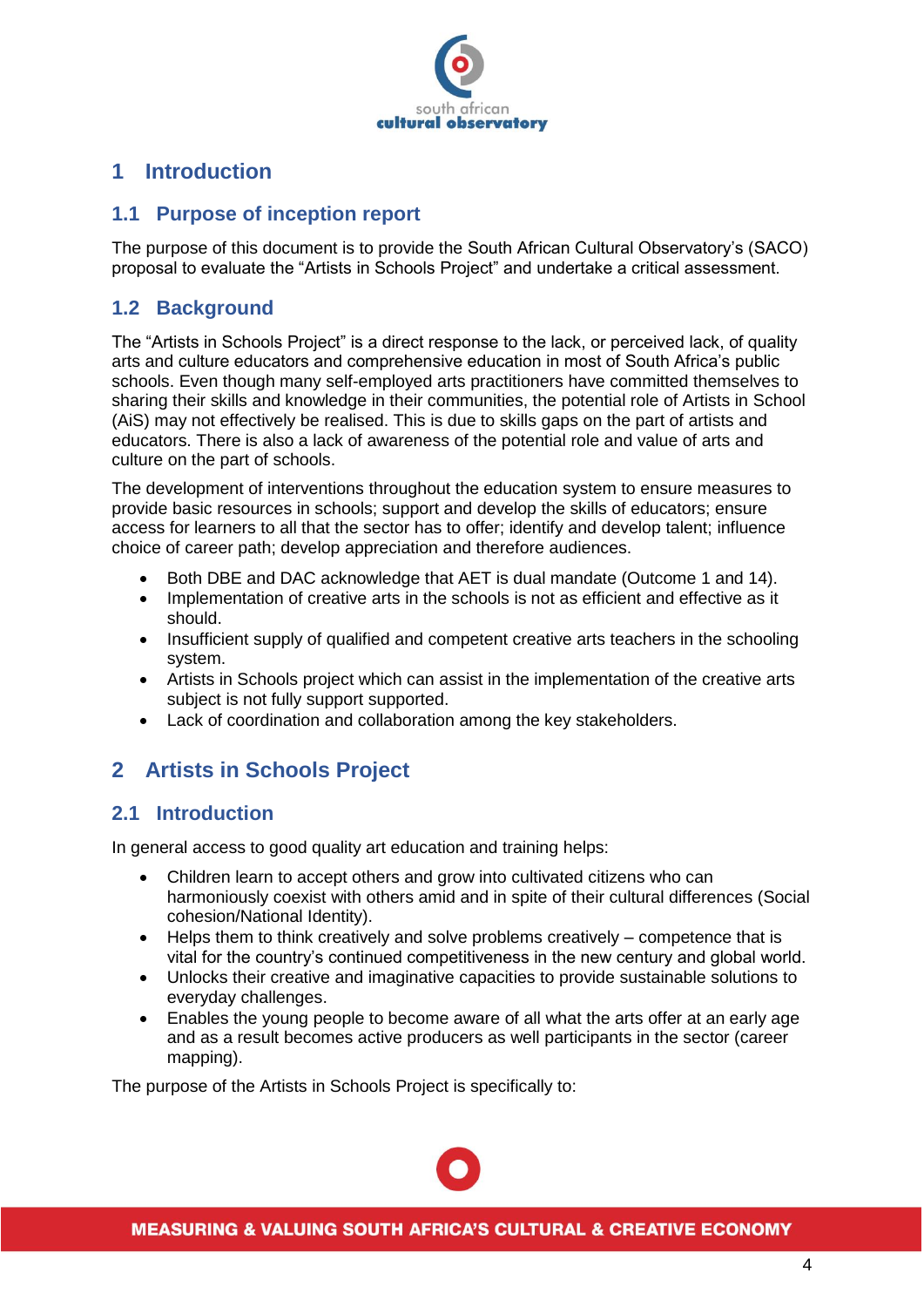

- Develop and improve the art practitioners' pedagogical capabilities and skills needed to collaborate with arts and culture learning area educators in schools and other learning centres, and more directly communicate and interact effectively with the learners.
- Improve the quality of the delivery of arts, culture and heritage education and training in the public schools.
- Create sustainable job opportunities for the arts practitioners in the formal educational sector.

Artists deployed to assist educators in the implementation of the Creative Arts subject in the schools

"GOAL 1: Ensure that arts education is accessible as a fundamental and sustainable component of a high-quality renewal of education" (Seoul Agenda 2010 – UNESCO)"

The AiS training programme (workshops) for the arts practitioners consists of interrelated modules or topics focussing on personal and professional skills, project planning and implementation, arts and culture education theory and methodologies, interpretation, and implementation of the Curriculum and Assessment Policy Statement (CAPS), as an amendment of the NCS 2005 came into being in 2012.

Creation of sustainable job opportunities for community arts practitioners who are unemployed but have been volunteering their skills with various schools in their immediate communities. For the first time in South Africa, the participating arts practitioners are being remunerated for the services rendered in the participating schools.

It is envisaged that the work of the AiS project all throughout the academic year with the educators and learners should culminate into a Regional or Provincial arts exhibition and concert. This event, with resources allowing, should be taken through all the regions of the respective Provinces. Budget allowing, the national AiS exhibition will take place at a central place at central venue as shall be identified by the key role players. The purpose of this endeavour will be to expose the disadvantaged communities to the arts, particularly exhibitions and semi-professional musical, dance and drama performances in the context of the development of audiences for the cultural products and programme in those provinces and at national level

"GOAL 2: Assure that arts education activities and programmes are of a high quality in conception and delivery" (Seoul Agenda 2010 – UNESCO)

The implementation of the AiS project is carried out through the various specialist arts education organisations, including the higher education and training institutions. The Departments of Arts and Culture and Basic Education plays a pivotal and advisory as well as monitoring and evaluation role during all the stages of the project life cycle.

The placement of the arts practitioners in the schools is generally preceded by the intensive capacity building workshops on the methodology and the relevant policy imperatives such as the CAPS. During the workshops, relevant officials from the provincial and district offices of DBE, mainly the arts and culture subject advisors are called in to make presentations on the challenges of the implementation of the curriculum as well as all the relevant policy prescripts in the classroom.

Exit Opportunities to be created

 Absorption as full-time staff by School Governing Bodies (SGBs) in the participating schools

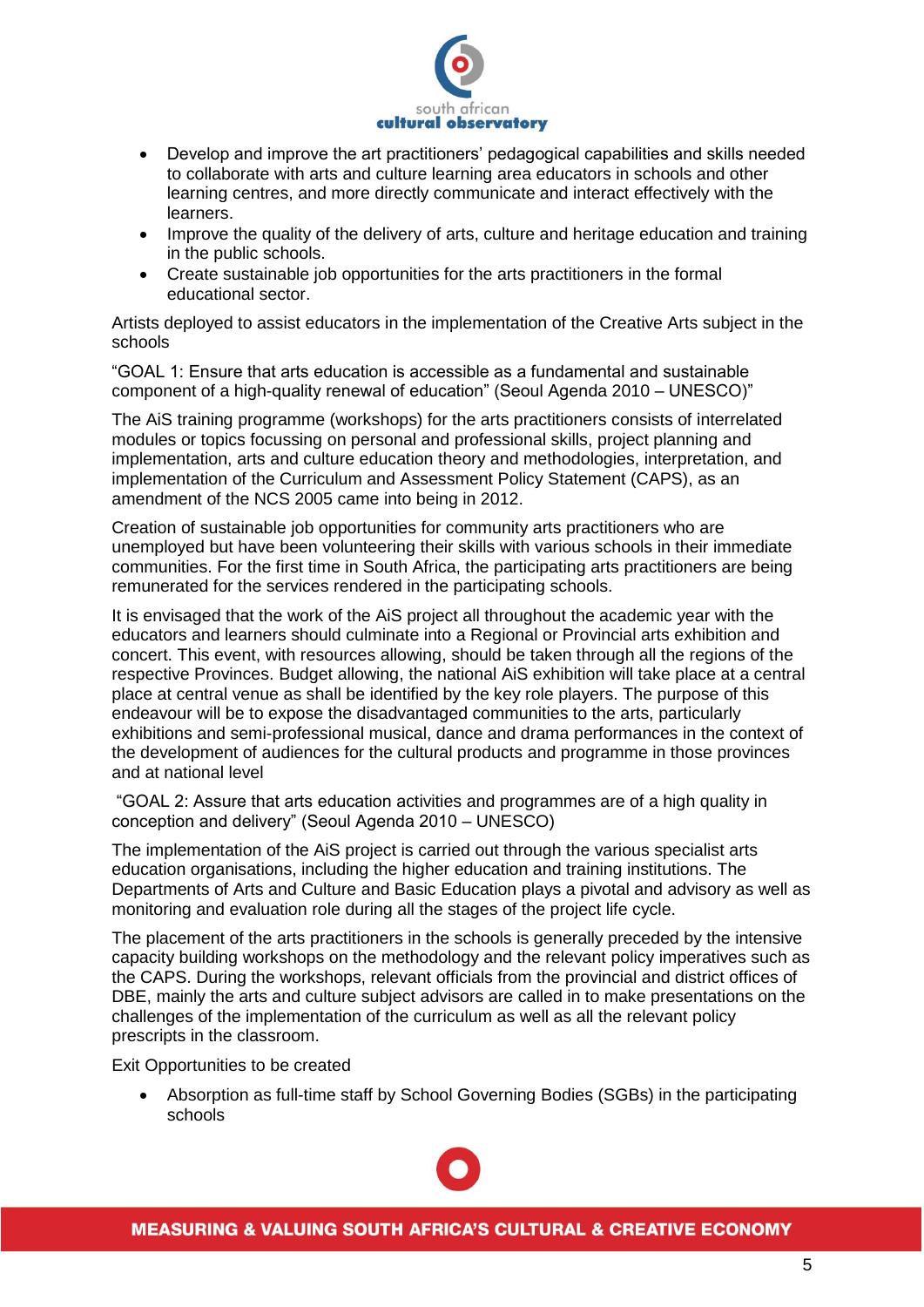

- Starting own Arts Education and Artist in Schools initiatives
- Furthering careers in the Arts Education through institutions of higher learning

### <span id="page-5-0"></span>**3 Project plan**

The AiS project was intended to cover all art forms. One service provider was appointed per province. Since this was a pilot project a national curriculum or common methodology was not prescribed. The project was meant to augment the existing curricula and to assist teachers with both the practical, philosophical, and theoretical aspects of art education. It was hoped that students would get a deeper understanding of arts and to understand that arts are living.

The AiS programme focuses on the Creative Arts [music, dance, drama and visual arts] as laid down in the CAPS Curriculum. During their tenure at the school, artists are involved in developing a set of creative interventions within the school environment which include:

- Working closely with partner-educators, to support the implementation of the creative arts curriculum;
- Transfer skills to creative arts educators in schools; and
- Impact positively on the organizational environment of the school.

The majority of the artists/facilitators are recruited from the pool of teachers the provincial service provider has identified or may even have trained over the years. The AiS could lead to an "arts festival" where the various learners have an opportunity to "exhibit".

#### <span id="page-5-1"></span>**3.1 Methodology**

#### <span id="page-5-2"></span>3.1.1 Critical assessment of the Artist in Schools

The goal of this proposal is to undertake a critical assessment of the AiS programme. Questions such as: Did it raise the level consciousness of the arts at schools? Did increase creativity? Will learners become more critical consumers of art products? Is there an understanding of diversity of culture? Do learners understand "Unity in diversity"? Was there close collaboration? Where skills transferred? Importantly, was there appositive impact on the school environment in general and the learners in particular?

The project has only been going for three years. An important question is therefore "how long does it take for such a project to make an impact?"

It is also necessary to evaluate the artists that were involved in the projects and what skills they may require improving the project so that it can achieve its goals. Were the artists that were contracted, renowned artists and that they have the necessary teaching skills? Did they contribute to curriculum development or did they follow the existing curriculum? Which art forms (e.g. musicians, visual artists, dancers, actors, authors, and poets) were presented and which succeeded in their quest.

#### <span id="page-5-3"></span>3.1.2 Toward a uniform approach

Best practice will be identified in the various practices as well as any shortcomings of the implementation of the project. Once this has been done an outline of an implementation guide and tips for implementation will be drafted. The book will finalised in a future project.

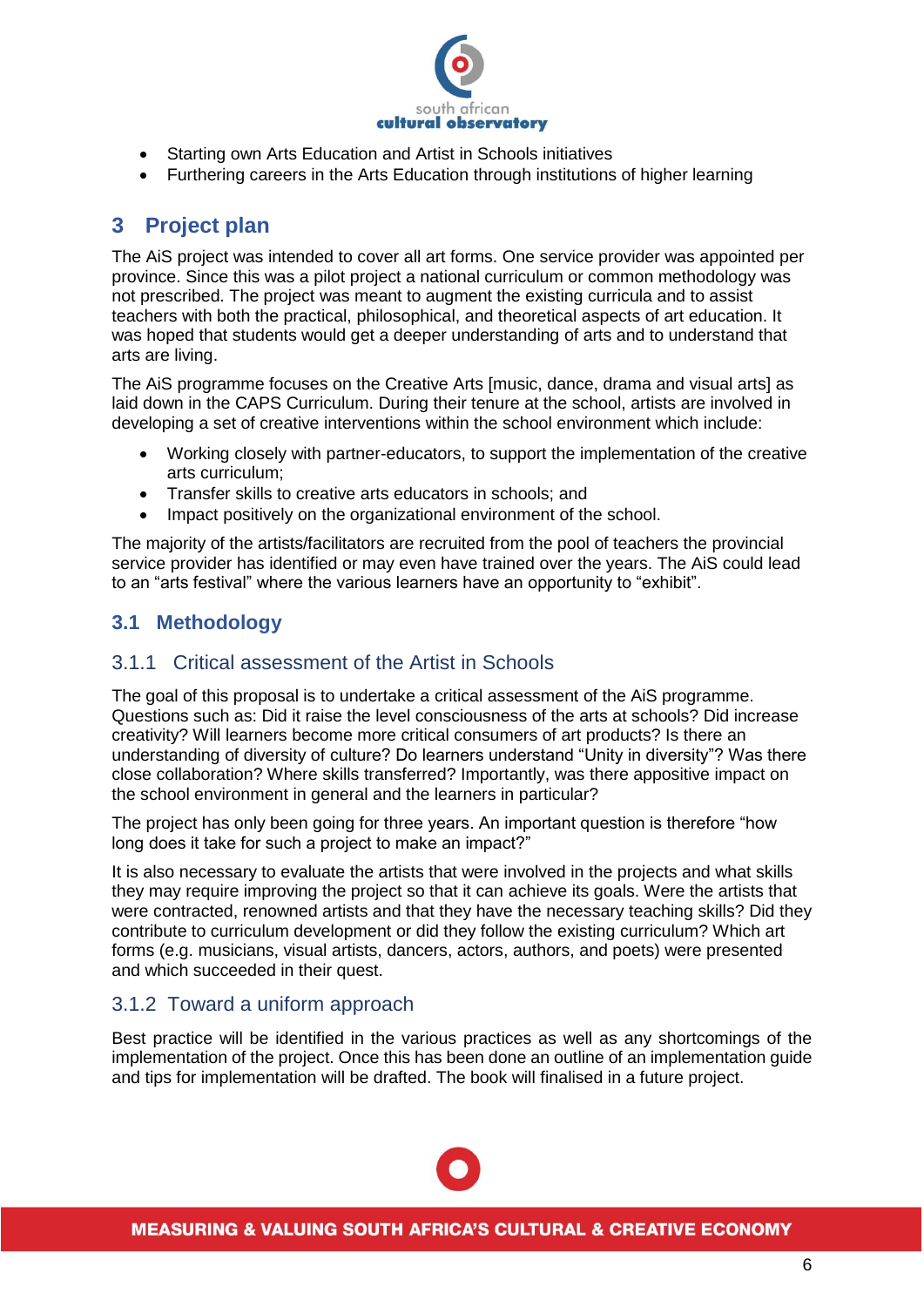

#### <span id="page-6-0"></span>**3.2 Evaluation framework**

The Government-Wide Monitoring and Evaluation Framework uses a log frame approach that will also be used in evaluating this programme.

#### **Inputs**

This includes all the resources that contribute to the production of service delivery outputs. They include finances, personnel, equipment and buildings.

#### **Activities or processes**

The processes or actions that use a range of inputs to produce the desired outputs and ultimately outcomes. The processes describe what was done to implement the programme.

#### **Outputs**

The final products, goods and services produced for delivery. Outputs may include the number of learners that benefited from the programme or the number of programmes that were presented.

**Outcomes**

It may not be possible to measure the outcomes (or the impact) of the programme since these are the medium-term results for specific beneficiaries which are the consequence of achieving specific outputs. Outcomes should relate clearly to The Department of Arts and Cultures own strategic goals and objectives set out in its plans. However, certain outcomes such as the performance of the students in the programme compared to the nonparticipating students may give an indication of the success (or future success) of the programme

**Impacts**

Again these indicators tend to be long-term and usually include achieving specific outcomes, such as reducing poverty and creating jobs. Impacts are "how we have actually influenced communities and target groups".

The focus for this project will be on the input indicators, the process indicators, and the outcome indicators. Where it is possible to identify outcomes or impacts (or even projected outcomes or impacts) these will be reported. Where relevant the following indicators for the following groups will be developed for each set of indicators discussed above:

- Learners
- Art teachers
- Non-art teachers
- Principal
- School governing body
- District
- DBE
- Artist
- Training of artists
- Other

If there are suitable case studies, these will be reported.

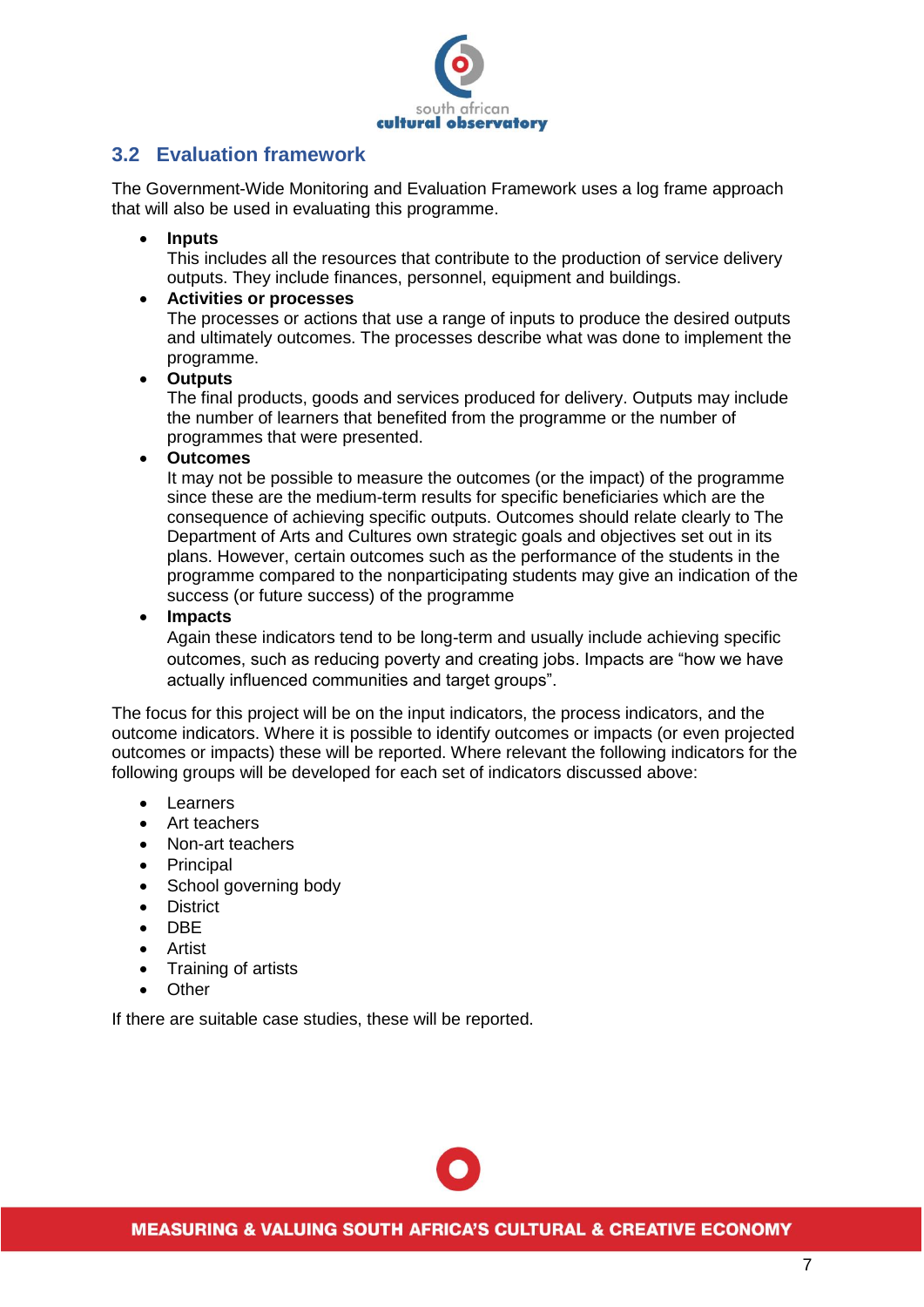

#### <span id="page-7-0"></span>**3.3 Project phases**

The project will be divided into four phases.

Phase 1: Desk top research

- Review of programme
- International best practice
- Local perspective including DAC and DBE
- M&E indicators
- Report

Phase 2: Consultations

- Identification of role-players
- Initial meetings with selected key stakeholders
- Telephone interviews
- Online survey
- Follow-up meeting
- Report

Phase 3: Findings and recommendations:

- Stakeholder consultation
- Presentation of initial finding
- Best practice in South Africa
- Report and recommendations
- Presentation

The fourth phase will phase will simply be to wrap up the project and provide a way forward. It will include:

- Briefing documents for the Department of Arts and Culture and the Minister of Arts and Culture.
- An outline of a book/guide (and any other necessary material) that will provide a national platform for all South African schools to follow.
- A peer-reviewed article that will be submitted to DAC for approval and also to an accredited journal.